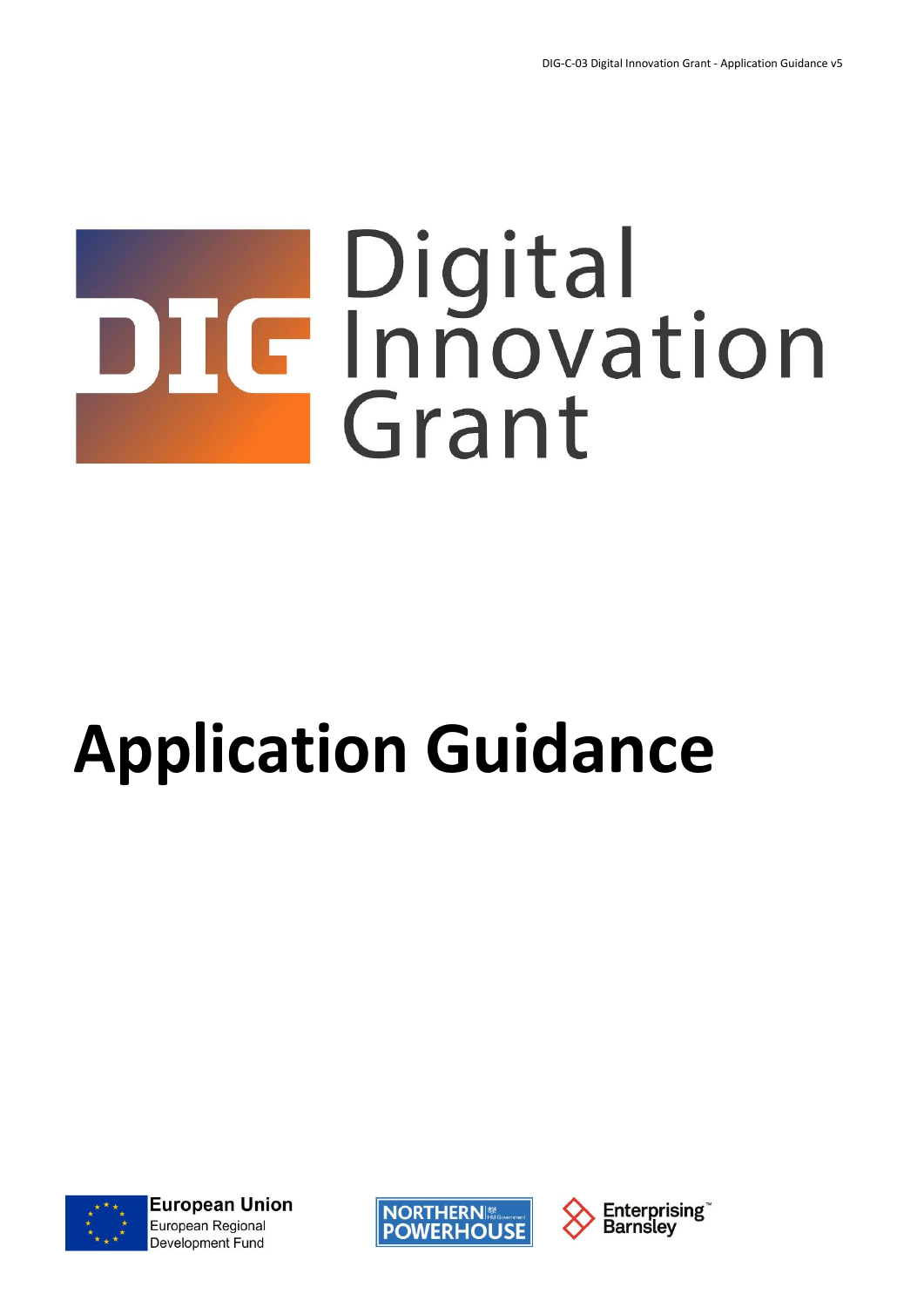#### **About**

Digital Innovation Grants (DIG) is a demand led grant scheme designed to help small and medium sized businesses to develop their use of digital technology. By exploiting innovative digital technologies, businesses can access new markets, become more competitive, promote their products and services, and develop more productive ways of working.

#### **It is important to note that the DIG Programme isn't a government discretionary grant that will automatically be paid to businesses that deem themselves eligible. DIG will be delivered through a competitive process, rather than first come, first served.**

DIG is a £2.6m project that is funded 50% via European Regional Development Fund (ERDF) and 50% via the private sector. The project will be delivered across South Yorkshire on behalf of SCR by the Enterprising Barnsley team which is part of Barnsley Metropolitan Borough Council (BMBC).

To discuss your application please contact Enterprising Barnsley - Web Chat via [www.enterprisingbarnsley.co.uk](http://www.enterprisingbarnsley.co.uk/)

#### **How much grant is available?**

- The maximum amount of grant available is £5k.
- The minimum amount of grant available is £1k
- Applications are invited from businesses with projects that have a **total cost** of £2k £10k.
- Applicants must provide **at least** 50% match funding.
	- $\circ$  For example, for a £3k project the applicant would receive £1.5k of grant funding but must provide the other £1.5k of match funding.
- **The grant is not paid in advance**. Applicants must pay their nominated supplier in full before claiming the money back via Enterprising Barnsley. Under no circumstance will the grant be paid before evidence of defrayment is provided, neither will Enterprising Barnsley pay a grant direct to a supplier.

# **Who is eligible for the Grant?**

To be eligible for this grant:

- Applicants must be applying for a new digital project that enables or accelerates the development of 'new to the firm' products or services, gives access to new markets, and/or helps to safeguard or create jobs. Examples are provided in the following section.
	- o The grant can also contribute to process innovation providing that the process contributes to the development of a new product or service.
- Applicants must be a business based in Sheffield City Region (Barnsley, Doncaster, Rotherham or Sheffield). The address must be the registered office or trading address of the business. If the applicant works from a residential property as their main business base, they are still allowed to apply but those using 'virtual' tenancy agreements will be precluded from applying.
- Applicants must be classified as an SME (Small or Medium-sized Enterprise). The basic eligibility for the scheme is described by the European Commission definition of an SME. To be eligible the business must be a trading entity. So, a Sole Trader is eligible and so are not-for-profit organisations so long as they meet the SME definitions. The business must,
	- o Have fewer than 250 full-time equivalent (FTE) employees or volunteers. FTE means a fulltime employee (30 hours or more per week) counts as one unit, and a part-time employee counts as a fraction of one unit.
	- o Have a turnover of less than 50m euros and/or have a balance sheet of less than 43m euros
	- $\circ$  Have received less than 200k euros in public grants in the last 3 years (the de minimis limit)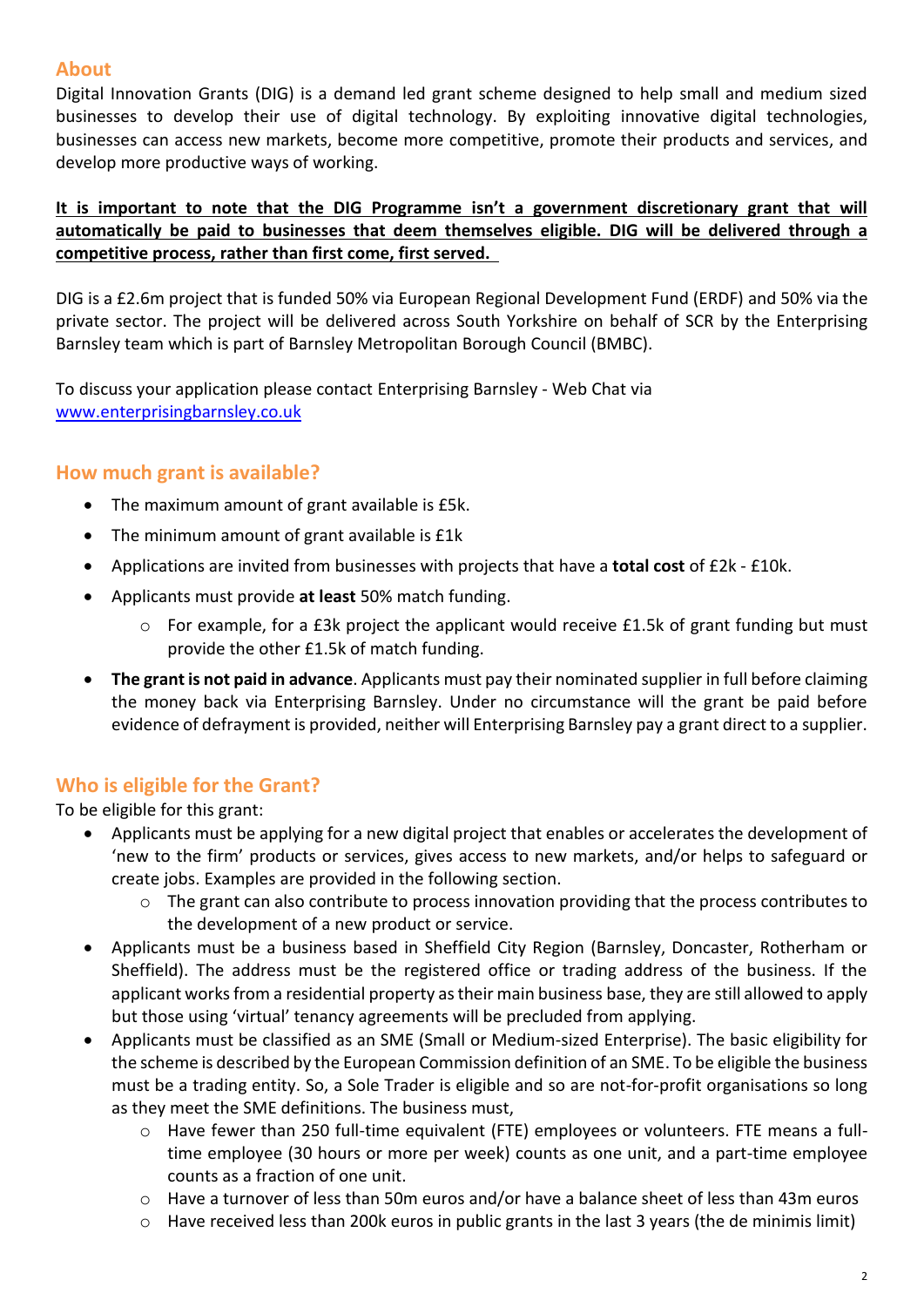- Applicants must have a business bank account linked to the specific business applying for the grant. Grants will not be paid into personal accounts.
- Applicants which have been trading for under 12 months must complete additional verification checks to examine the credentials and financial viability of the business.
- Applicants **must not** operate in a sector which is excluded from the scheme, namely:
	- o Fishery and aquaculture
	- o Primary production
	- o Processing and marketing of agricultural products (which are already supported by the European Agricultural Fund for Rural Development
	- o Coal, steel and shipbuilding
	- o Synthetic Fibres Sector
	- o Generalised (school age) education
	- o Banking and Insurance Companies
- Applicants **must not** only serve local customers (i.e. customers within South Yorkshire) businesses which do will be precluded from applying due to the economic displacement that this would cause. If the applicant **does** serve local customers, the application must be for a project which will enable them to serve customers outside the local area (e.g. an e-commerce website for serving national/international customers via online retail).
- Applicants **must not** have a parent company or linked enterprise which does not meet the eligibility criteria. If enterprises are linked, they will be treated as a single entity.
- Applicants **must not** be in financial distress, and must have the resources to implement the project, and the ability to survive following the impact of COVID-19.
- Applicants **must not** have received total state aid in excess of €200,000 over the last 3 years. Businesses exceeding this level of state aid funding will not be eligible.

# **What Expenditure is Eligible?**

Grants will be offered to help fund superior ICT business solutions for SMEs that will provide significant business benefit and growth. This may include, but is not limited to

- Client Relationship Management systems
- Cloud solutions
- New software development
- Remote monitoring and working solutions
- Collaboration technologies
- Large data transfer solutions
- Live high-quality video streaming
- Voice over Internet Protocol (VoIP)
- New laptops, desktops or tablet computers and other peripheral devices, e.g. printers. \*
- Development of apps
- E-commerce solutions.
- Integration and consultancy costs

Below are a few practical examples of the types projects that would be welcomed, but because of the nature of innovation, it would be too restrictive to provide a list of specific projects that would be eligible for a DIG. To address this, eligible costs will be those where satisfactory evidence can be provided which demonstrates the following:

- A business problem/issue faced by the SME that could be improved through an ICT innovation, including information about the area of the business that will benefit.
- How the project will enable the business to introduce a new product or process innovation to market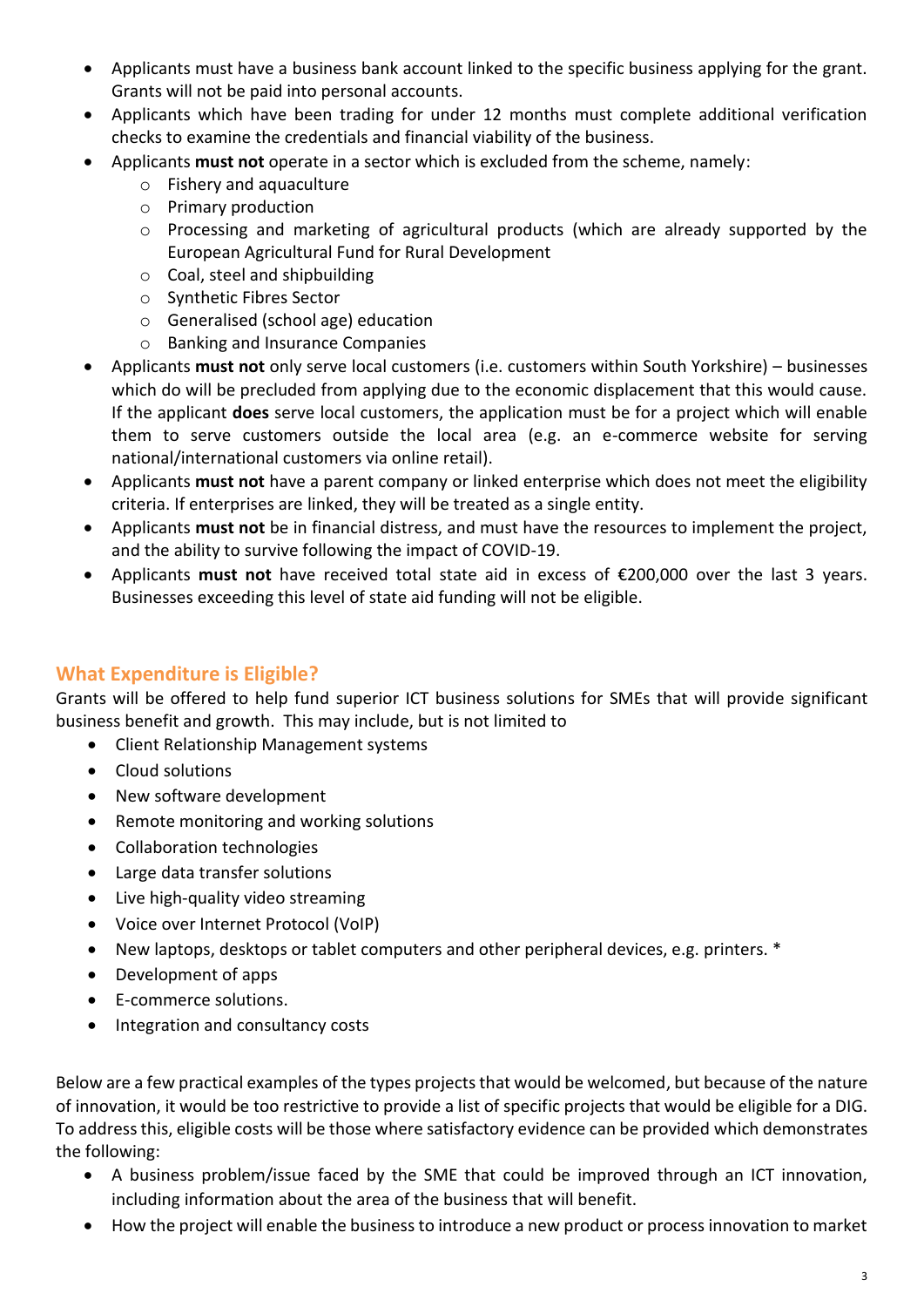- How the project will make the business more productive
- A step change that will help the business grow
- That the proposals are viable, offer value for money, are realistic and deliverable

**Please note that Funding can only be issued to achieve 'Additionality' i.e. to add value. It cannot be used to merely replace old equipment or infrastructure, where no value is added to a firm's current performance or capacity.**

**Similarly, a standard website (with no additional functionality such as e-commerce capabilities) would not be an eligible project.**

#### **Examples of potential projects could include**

*A manufacturing business investing in a new digital printer to rapidly bar code all manufactured items, which will allow it to update its online inventory and improve efficiency in the production process*

*A business investing in a new smart technology for its vehicles, which provides real time intelligence on the location of delivery vehicles for clients and more accurate information about delivery timescales.*

*A business investing in a new fully e-commerce enabled website, which links through to its stock control/inventory system, allowing the firm to increase its customer base and offer a seamless user experience*

# **Excluded Costs**

Below is a list of excluded costs, this isn't an exhaustive list and the Programme Management Team have the discretion to omit costs if they deem them ineligible and/or not within the scope of the project.

- Any retrospective costs incurred prior to the issuing of a DIG funding agreement.
- Reimbursement of goods/services already purchased prior to the date of a grant offer letter
- Repayment of existing loans or debts
- Recurring revenue costs (salaries, pensions, stock, rent, utility charges, service charges subscriptions, insurance, tax, recruitment fees, website hosting, equipment hire etc.)
- Line rental and on-going maintenance costs associated with implementing a broadband product
- Repairs and maintenance to existing technology
- Like-for-like replacement of existing items
- Accredited training
- Licenses or subscriptions for services which would extend beyond the end of the DIG programme (currently December 2022)
- Marketing costs
- Any items where the applicant already has, or intends to get, EU or national funding
- VAT

#### **Other conditions to be aware of**

Other conditions relating to the use of grant funding include:

- Funding will only be provided for the acquisition of assets i.e. not for leasing or hiring equipment or on-going revenue expenditure (including digital marketing/advertising, etc.).
- Only one application per business.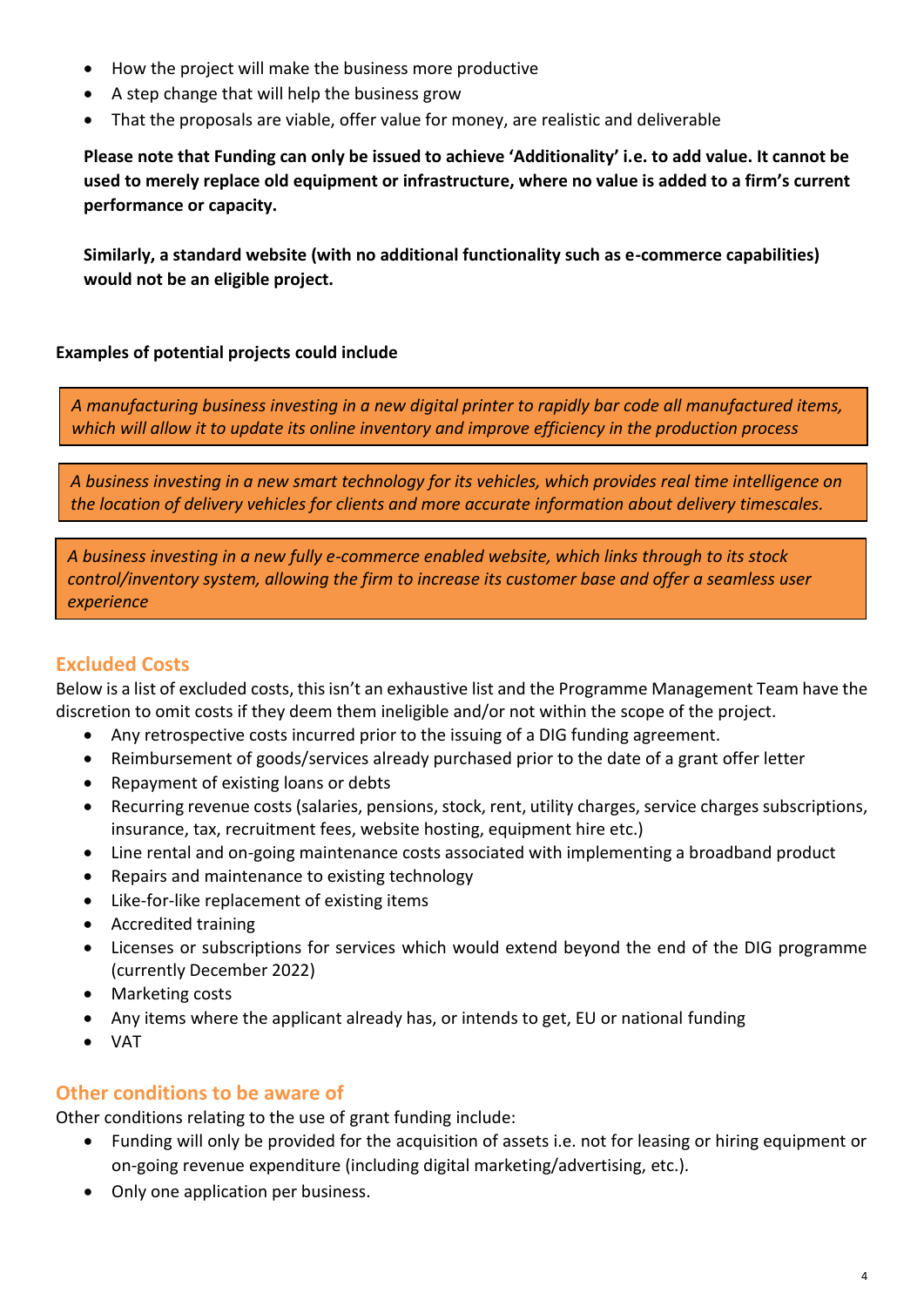- Applicants must enter into a contract with the supplier within 2 months of the date of the offer of grant. After 2 months BMBC reserve the right to withdraw the offer and reallocate the funding.
- Applicants will be given a timeframe of 6 months to complete their investment, from the point of receiving approval for a grant. After this time, BMBC reserves the right to cancel the grant.
- Grants can be for either one technology solution or a bundle of solutions. Nevertheless, quotations will be required for each solution.
- BMBC reserves the right to cancel a grant once issued to an applicant if we suspect fraud has been committed.
- Project costs must be paid and claimed retrospectively, under no circumstance will grants be paid upfront or directly to a supplier.
- Grants will not be paid to applicants who are linked enterprises of the supplier(s).
- If an applicant would like to request feedback on their unsuccessful application before they reapply, this must be done in writing to [digitalinnovationgrants@barnsley.gov.uk](mailto:digitalinnovationgrants@barnsley.gov.uk)

# **How do I apply for the Grant?**

The application is online, to apply please click on<https://grants.enterprisingbarnsley.co.uk/>

• If you have a registered disability and require additional support, please email [digitalinnovationgrants@barnsley.gov.uk](mailto:digitalinnovationgrants@barnsley.gov.uk)

# **How are grant applications assessed?**

- As soon as your application is received, an eligibility review of your proposal will be undertaken, based on the details and the supporting information that you provide. You may also be asked for additional information during this process, to enable an assessment of, for example, eligibility, financial viability etc.
- Your application will then be submitted to a Grant Assessment Panel who will consider each proposal against the aims of the grant scheme and take a final decision.
- The Grant Assessment Panel will review the answers to your questions and the applications that score the highest, and have the greatest economic impact, will be considered for a grant.
- Applicants who are rejected will be informed by email within 20 working days of the Grant Assessment Panel
- Successful applicants will be issued with a Grant Offer Letter within 20 working days of the decision by the Grant Assessment Panel – however this may take longer if applicants are required to provide any further clarification / information. The Grant Offer letter will need to be signed and returned to accept the terms of the grant. Please be aware, full compliance with the eligibility criteria does not guarantee that your application will be successful, as grants are discretionary.
- If the Programme Management Team are not fully satisfied that a submission is legitimate, they withhold the right to decline the application.

# **Timeframe**

- Open call for DIG applications Monday 2<sup>nd</sup> May 2022
- Closing date for DIG applications midnight Friday 13<sup>th</sup> May 2022
- Assessment and Decision of the grant panel by the  $7<sup>th</sup>$  June 2022
- Applicants notified whether they have been successful by the  $21<sup>st</sup>$  June 2022

It is estimated that calls will open again in July 2022, September 2022, and November 2022 at the discretion of BMBC and subject to available funding.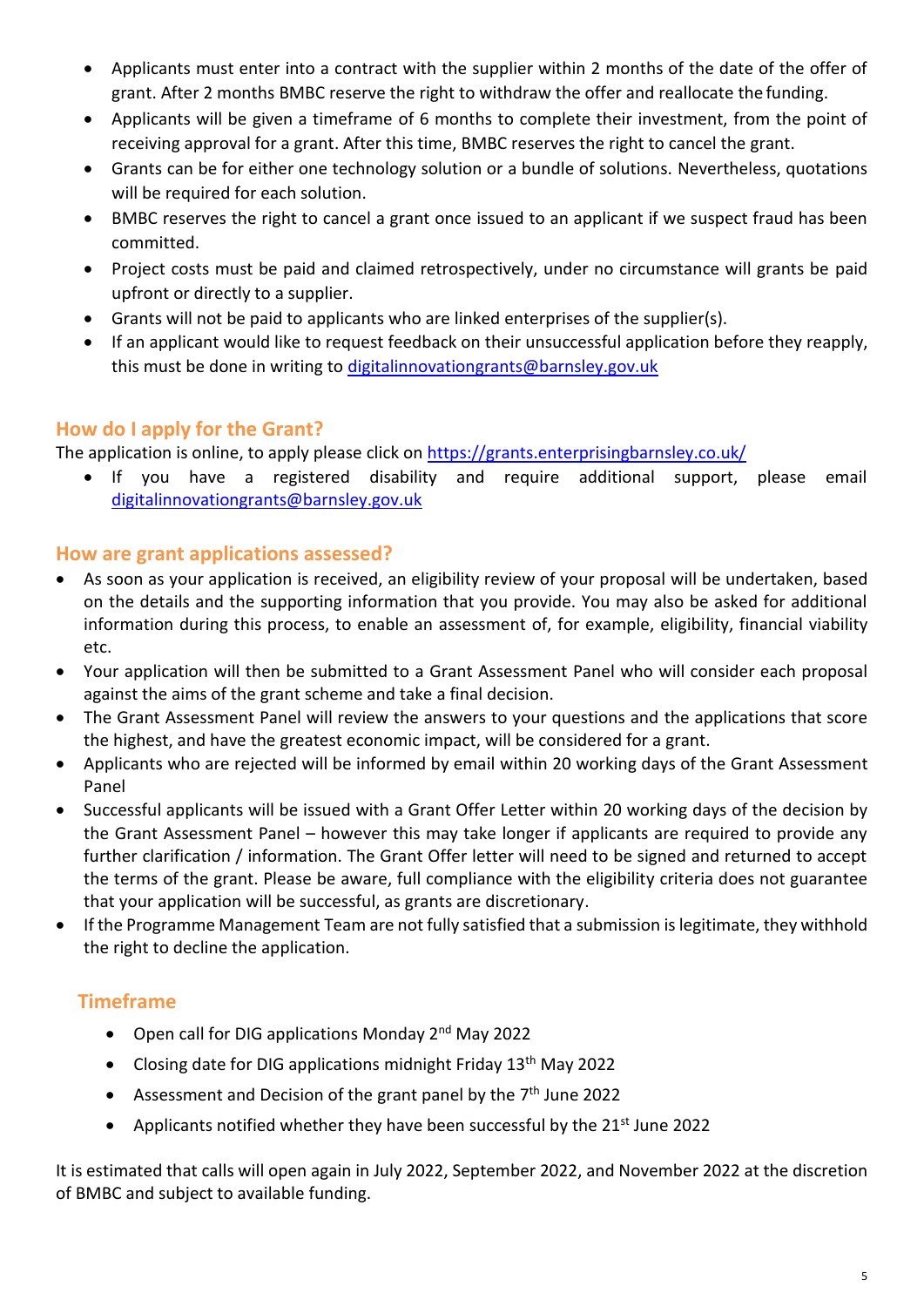# **How do I claim the grant?**

- If your grant is approved, you will be issued with a formal Grant Offer Letter that will include information about your grant offer and eligible project costs, conditions of the offer and information on how to claim the grant.
- Once you have formally accepted the grant offer by signing and returning the Grant Offer Letter, you can begin expenditure on the project. It is important to note that costs incurred before the acceptance of the offer cannot be supported.
- To claim your grant, you will need to submit a short Claim Form and provide supporting documentary evidence:
	- $\circ$  Copies of invoice(s) for all items being claimed from the supplier of goods and/or services to the business (documents must be certified as true copies of the original documents, dated, and signed).
	- o Copies of bank statements of the applicant business confirming payment (documents must be certified as true copies of the original documents, dated, and signed).
	- o If you pay your suppliers using a credit card, a certified credit card statement showing payment(s) to the supplier, plus a certified redacted business bank statement showing full payment to the credit provider.
- Please note, you can make **only one claim for the whole grant value after you have spent all the planned project costs. BMBC will not accept interim claims.** You must submit a claim within the timescale indicated on your grant offer letter
- BMBC reserve the right to visit any grant recipient to ensure the grant has been used for the purpose stated in the Grant Agreement, inspect records to show that costs have been evidenced and make a formal assessment of the impact of the project. Grant recipients are obliged to cooperate with this process.

# **Application Process**



#### **Completing the application form**

Please use the information in this section to answer each question in the application form as fully as possible.

#### **Section 1: Applicants Details**

- Please provide details of your business, including details of the primary contact for the project. This should be the person the Project Administrators will contact any questions regarding the application.
- We require details of all active Directors so we can discount any potential links between applicants and suppliers.
- The Business Address must be where the activity will take place.
- If you have had any 'state aid' within the last three years, please indicate this in the table provided.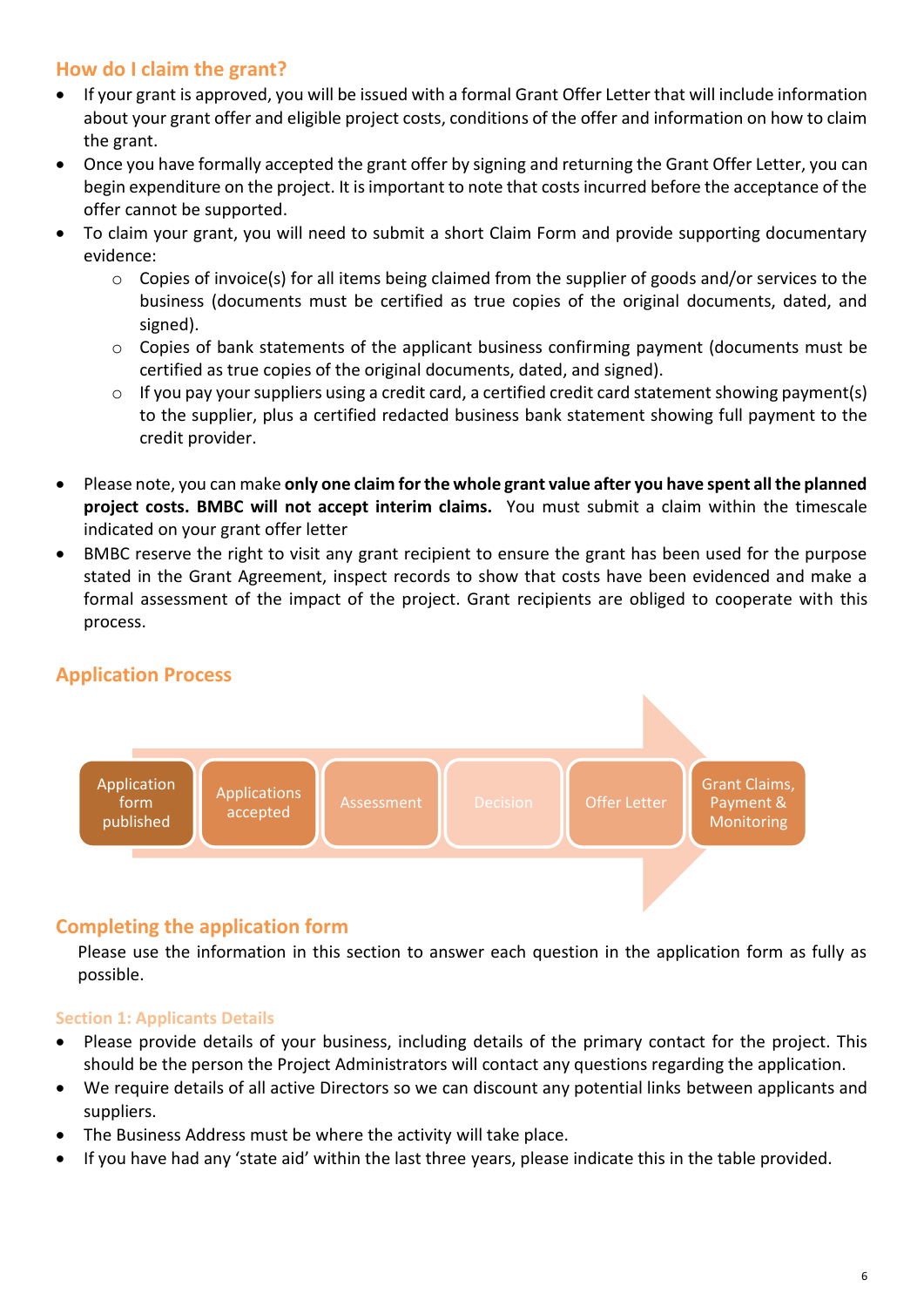#### S**ection 2: Assessment**

- There are four questions to answer in section 2. For the panel to get a good understanding of the project a comprehensive answer is required for each question. This is a competitive process and there is a finite amount of money available therefore you will be in competition with other businesses for the funding.
- The four questions will be scored independently by three panel members (details of scoring and weighting included below), and members' total scores will then be averaged to produce the application's final percentage score.
- Applications with an average score of 50% or more will be 'approved in principle'. These applicants will be contacted to provide copies of the quote(s) from their proposed supplier(s), and advised of the next steps.
- Applications with an average score below 50% will be rejected and informed of which questions they did not sufficiently answer, and/or any eligibility issues.
- The below guidance is provided to help you answer the questions and focus on providing the information required to score highly.
- **Please note that this isn't a government discretionary grant therefore providing minimal information will not be accepted.**

#### **Question 1 -** *What is the project?*

*An overview is required so the Grant Panel understands what the applicant is looking to purchase; what they are ultimately looking to achieve with the project and an understanding why the applicant requires public funds to deliver the project.*

#### **Information required**

- What is the business looking to acquire with the grant funding?
- What is the overall objective of the project? Explain as expressively as possible the ultimate, "big picture" vision and purpose of your completed endeavor.
- Explain why grant funding is needed, with reference to the viability of the project with or without grant funding.

#### **Total Score Percentage: 30%**

**Scoring Method:** Assessors will score each of the three 'Information required' points above out of 5, based on how well the applicant has answered, explained, and evidenced.

#### **Question 2 –** *How will this project help the growth of your business?*

*A response is required from the applicant so the Grant Panel has a detailed understanding of the problems currently being faced by the applicant and how the grant will help resolve the specific issue(s). The applicant must make it explicitly clear that the investment is contributing towards the development or creation of new products or services and is contributing towards a wider growth plan for the business. Applicants will be prioritized if they can evidence that the investment will contribute to the business trading or aspiring to trade on a global stage* 

#### **Information required**

- Describe in detail the problem(s) currently being faced by the business.
- Describe how the investment will resolve the problems and contribute to the development or creation of new products or services.
- Evidence how the investment is aligned to the companies overarching growth strategy, referencing your 'target market' i.e. local, regional, national, international).

#### **Total Score Percentage: 30%**

**Scoring Method:** Assessors will score each of the three 'Information required' points above out of 5, based on how well the applicant has answered, explained, and evidenced.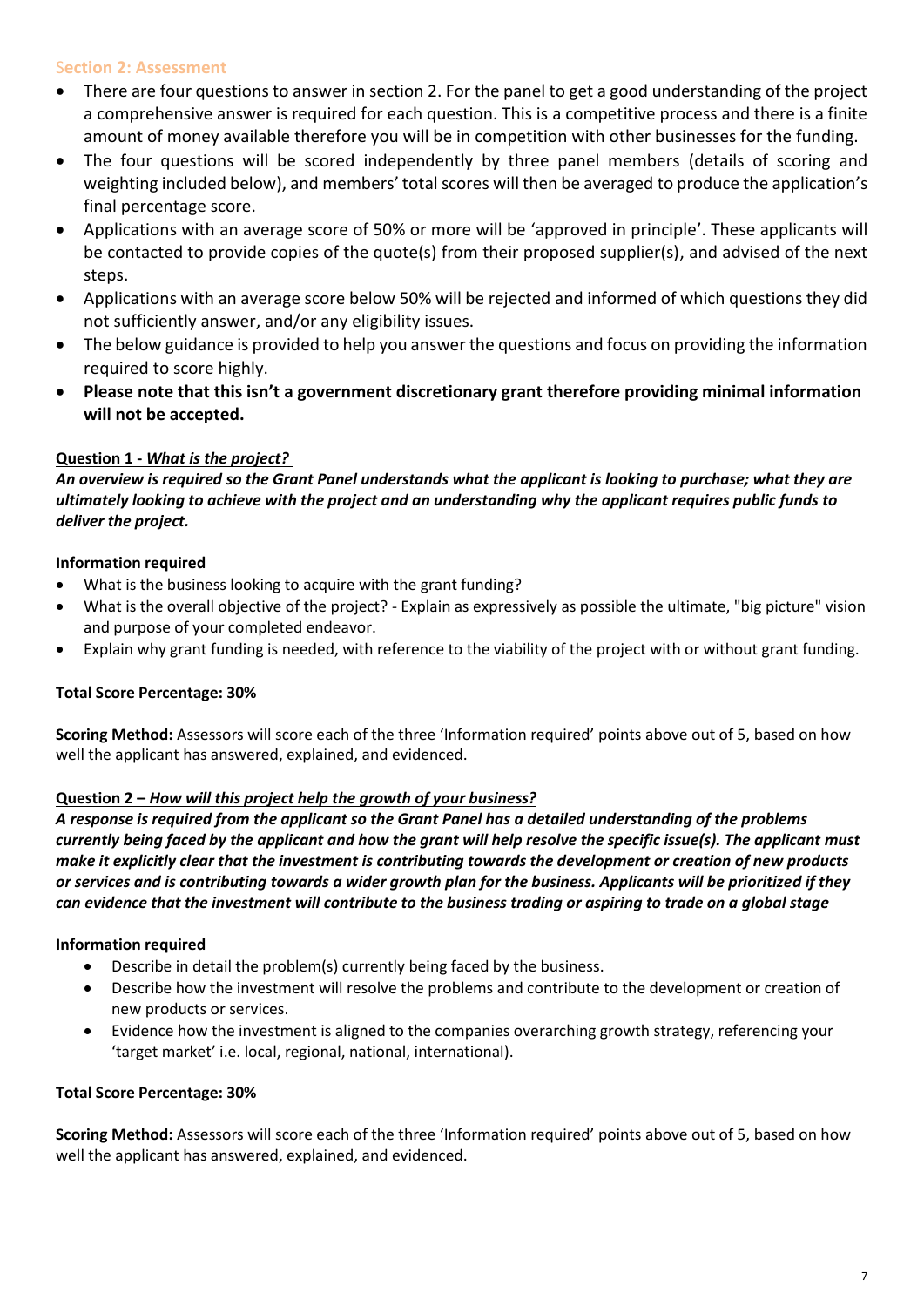#### **Question 3 -** *Who Will Benefit from your Project?*

*Details of the outputs the grant will directly help achieve is required in this section. Below is a list of possible outputs that the project could deliver, this is not an exhaustive list.*

*The economic impact of the project will be a key element in helping the Grant Panel decide which applicants receive the funding. These outputs will be audited and evidence sent to Government for verification therefore it is important they are deliverable and realistic.* 

#### **Information required**

- Summarise the economic benefits outputs that the project will be projected to deliver. This could include
	- o Introducing new products, services or procedures
	- o Accessing new markets
	- o Safeguarding existing jobs
	- o Creating New Job Opportunities
	- o Increased Turnover
	- o Increased Profit

#### **Total Score Percentage: 30%**

**Scoring Method:** Assessors will score each of the six economic impacts above out of 5, based on how well the applicant has answered, explained, and evidenced, based on their free-text response and the figures provided.

#### **Question 4 -** *Can you explain the rationale behind your chosen supplier/provider, demonstrating the chosen supplier's experience and/or value for money?*

*To ensure the project is delivering value for money and to minimize the risk of fraudulent activity the applicant needs to provide an explanation of how and why they have chosen the specific supplier. Even though x1 quote is allowed those providing and evidencing multiple quotes will be prioritised.*

#### **Information required**

- Satisfy that the proposals are viable, offer value for money, are realistic and deliverable
- Highlight which supplier(s) you have approached and why.
	- $\circ$  Provide details of any other suppliers (i.e. ones you have not chosen to use) which you approached for quotes to make sure you are getting value for money.
- Detail the quotes received and the reason why a specific supplier was chosen. If you have an existing relationship with the supplier, please state what this is.
	- $\circ$  Provide details about the specific quotes received from your chosen supplier
- If only one supplier has been approached, explain why.

#### **Total Score Percentage: 10%**

**Scoring Method:** Assessors will score each of the four 'information required' points on a yes/no basis, based on whether the applicant has sufficiently answered, explained, and/or evidenced. (Applicants who have demonstrated that they have approached more than one supplier will gain an automatic 'yes' for 'If only one supplier has been approached, explain why.')

#### **Applicants who are linked enterprises of and/or have an existing formal relationship with their supplier will be rejected.**

For more advice on procurement please see page 9